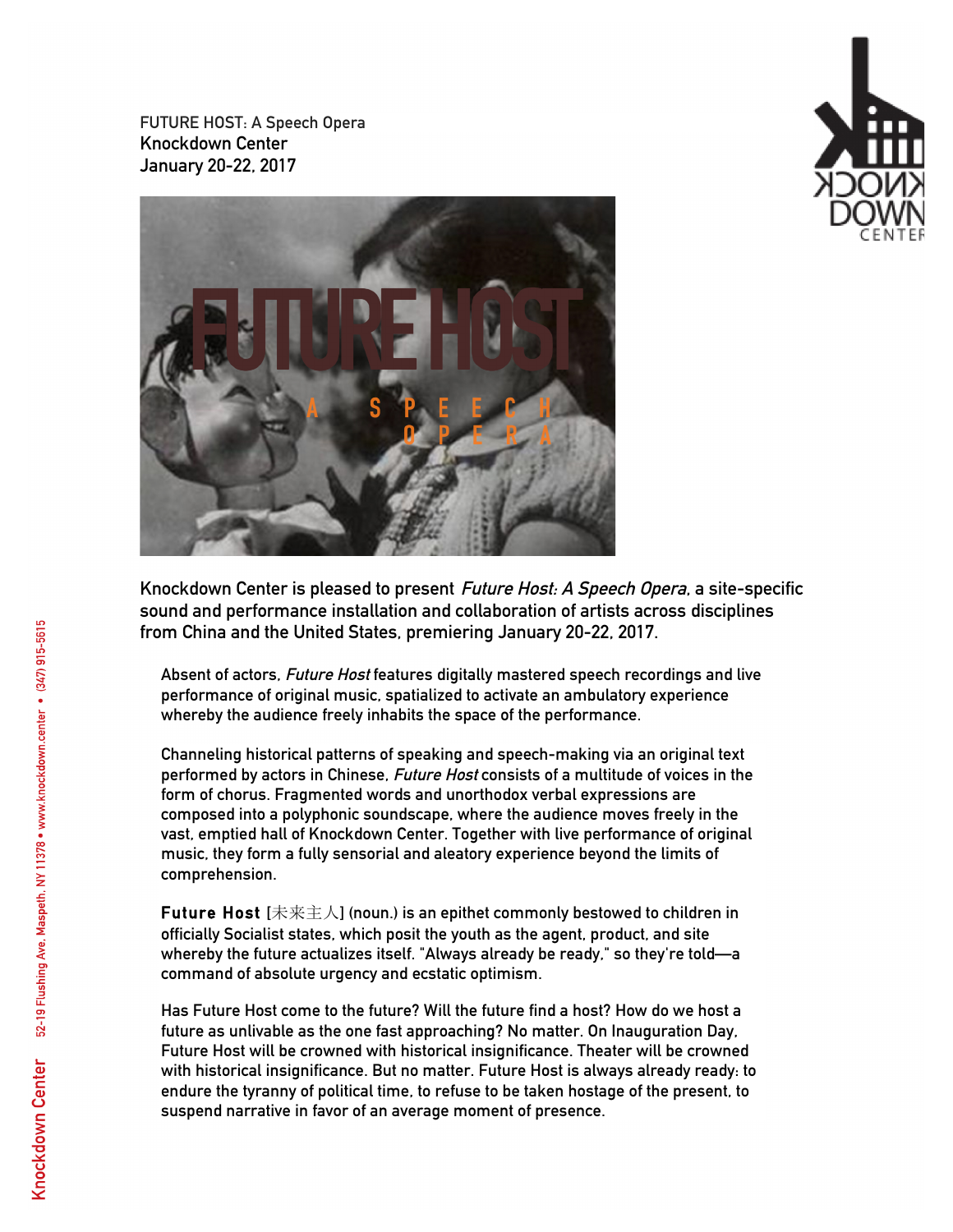**We come together through Future Host as a moment of our own. We gain strength from a collective human endeavor in theater-making and protest the singularity of the event. We make a monument of fugitive voices that emerge between utmost intimacy and the void. We create space where the minor and the multiple are hosted, literally, by bodies that choose to gather for a period of time.**

**The where is nowhere else but here, the here is theater that takes place in the future. Come here and be with us. By now. For the future.**

**\*An accompanying program, including translation of the script, will be distributed to accompany performance.** 

## **Performance Schedule**

**Friday, January 20, 2017 – 8:00pm Saturday, January 21, 2017 – 3:00pm Sunday, January 22, 2017 – 3:00pm**

**Performances start promptly at the times listed, and it is recommended you arrive thirty minutes in advance.**

## **Future Host IRL / Bio**

**Tingying Ma (Playwright/Director) is a New York based bilingual playwright and interdisciplinary theater maker. Her site-specific choreographic piece Studies was performed at Nostrand LIRR station, Brooklyn in May 2016. In 2015, the first installment of the Shujin Trilogy: S/K was produced at Signature Theatre, NY featuring performance installation and sculptural composition. Other major plays include Birds (2011), Nanny's Umbrella (2012) and Alphabetical (2013). A graduate of Central Academy of Drama in Beijing, China, she is a candidate at Columbia University MFA theatre playwriting program.**

**Kang Kang (Dramaturg/Co-Producer) is a writer, critic, editor, and translator with an expanded artistic and curatorial practice. She has contributed to The Brooklyn Rail, LEAP Magazine, Yishu: Journal of Contemporary Chinese Art, ArtReview Asia, among other publications. As dramaturg, she formed the Future Host ensemble with Tingying Ma and collaborated on a number of projects, including Studies and Future Host. She holds a B.A. in Comparative Literature & Society from Columbia University.**

**Maya Yu Zhang (Producer) is a filmmaker whose works explore the web of human relations prompted by languages, histories, and clichés. A graduate of Bryn Mawr College, Maya is currently a collaborative studio fellow at UnionDocs. Her films have been shown at Black Maria Film Festival, Milwaukee Underground Film Festival, Institute of Contemporary Art in Philadelphia and Anthology Film Archive.**

**Kamron Saniee (Spatial Sound Composition) is an electronic musician and producer based in New York. He graduated summa cum laude in mathematics from Princeton University in 2013, having previously trained as a classical violinist with master pedagogues Cyrus Forough and Shirley Givens, with additional studies in**